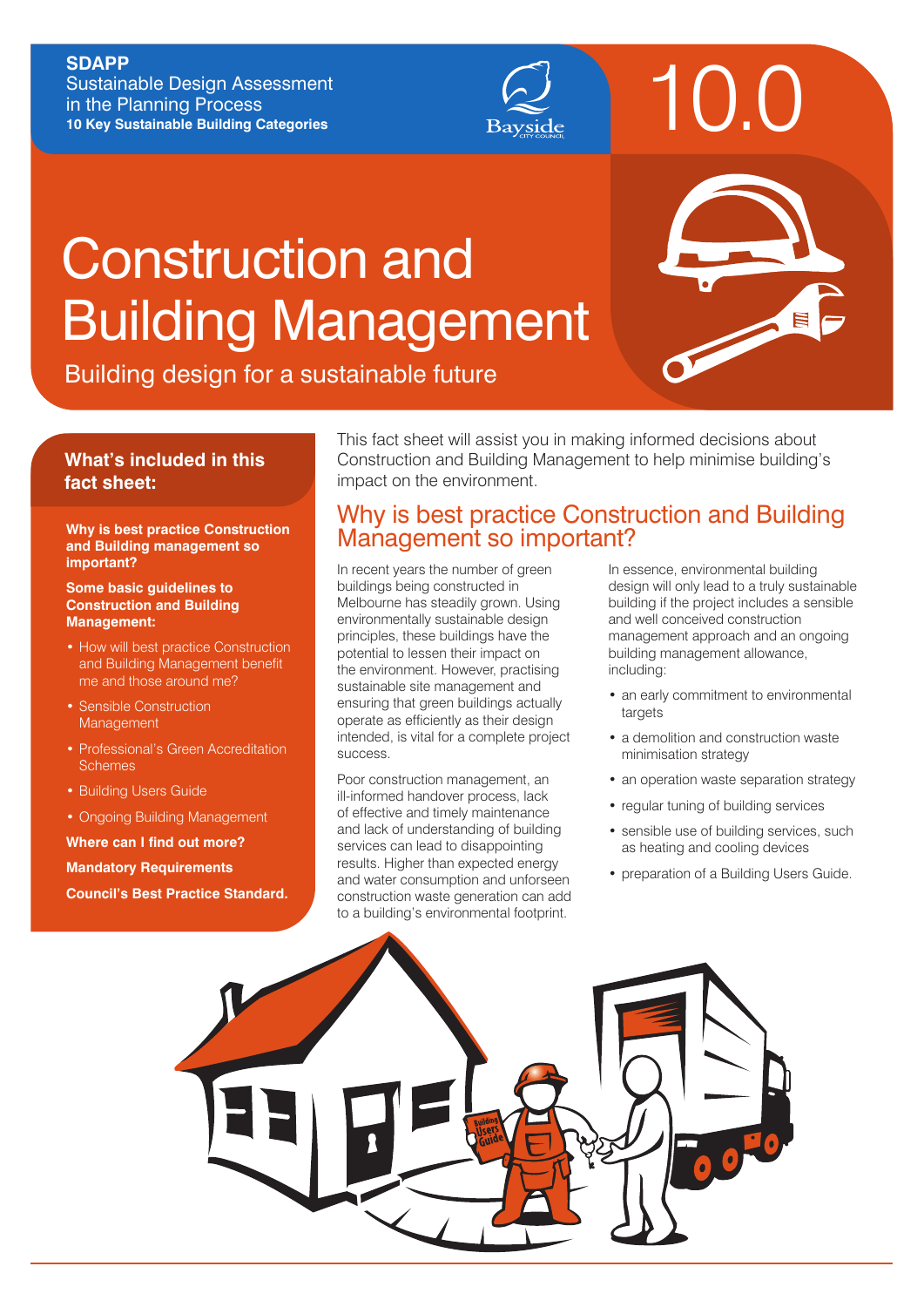# Some basic guidelines to Construction and Building Management



### How will best practice Construction and Building Management benefit me and those around me?

Thorough construction and building management may initially appear as a costly add on, but in reality, it will lead to major benefits for many stakeholders involved. Sensible construction management may lead to the following benefits:

- construction cost savings and financial security
- compliance assurance in regard to relevant regulations
- occupational health & safety (OHS) risk minimisation
- effective cooperation between trades
- overall process efficiency.

Effective and long term building management strategies may lead to the following benefits:

- security that building services perform in accordance with design specifications (building commissioning)
- assurance that buildings maintain performance throughout different seasons and occupancy changes (building tuning)
- maximised occupant amenity
- reduced utility costs
- minimised environmental footprint.

### Sensible Construction Management

Construction and demolition can lead to significant impacts on neighbours and the environment. These arise from construction waste, energy and water use, traffic flow, air pollution and noise disturbance. In order to minimise these impacts, Council recommends committing to best practice environmental construction standards as early as possible. This may include the preparation of a project-specific Environmental Management Plan for large developments or the engagement of a building contractor with valid ISO14001 Environmental Management System accreditation.

**66** Once stormwater from construction sites enters our waterways and Port Phillip Bay, its pollutants can be detrimental to aquatic life, wildlife, and human health.

> It's worth noting that not only large-scale projects can lesson their environmental impact during the construction process, but smaller ones as well. Council encourages all planning permit applicants to adopt a recycling target for demolition and construction waste. A best practice target should be a minimum of 70% (by mass).

Another important consideration during the construction phase is the prevention of stormwater pollution from construction sites which can cause significant harm to our creeks, rivers and Port Phillip Bay.

When stormwater runoff moves across exposed soil and surfaces, it picks up rubbish, debris and pollutants such as sediment, oil, pesticides and other toxins. Once they enter our waterways and Port Phillip Bay, these pollutants can be detrimental to aquatic life, wildlife, and human health.

Common stormwater pollution prevention strategies are either of structural or nonstructural nature. Structural strategies include silt fences, sedimentation ponds, erosion control blankets, and temporary or permanent seeding, while nonstructural strategies include picking up rubbish and debris, sweeping up nearby footpaths and streets, maintaining equipment and training site staff on erosion and sediment control practises.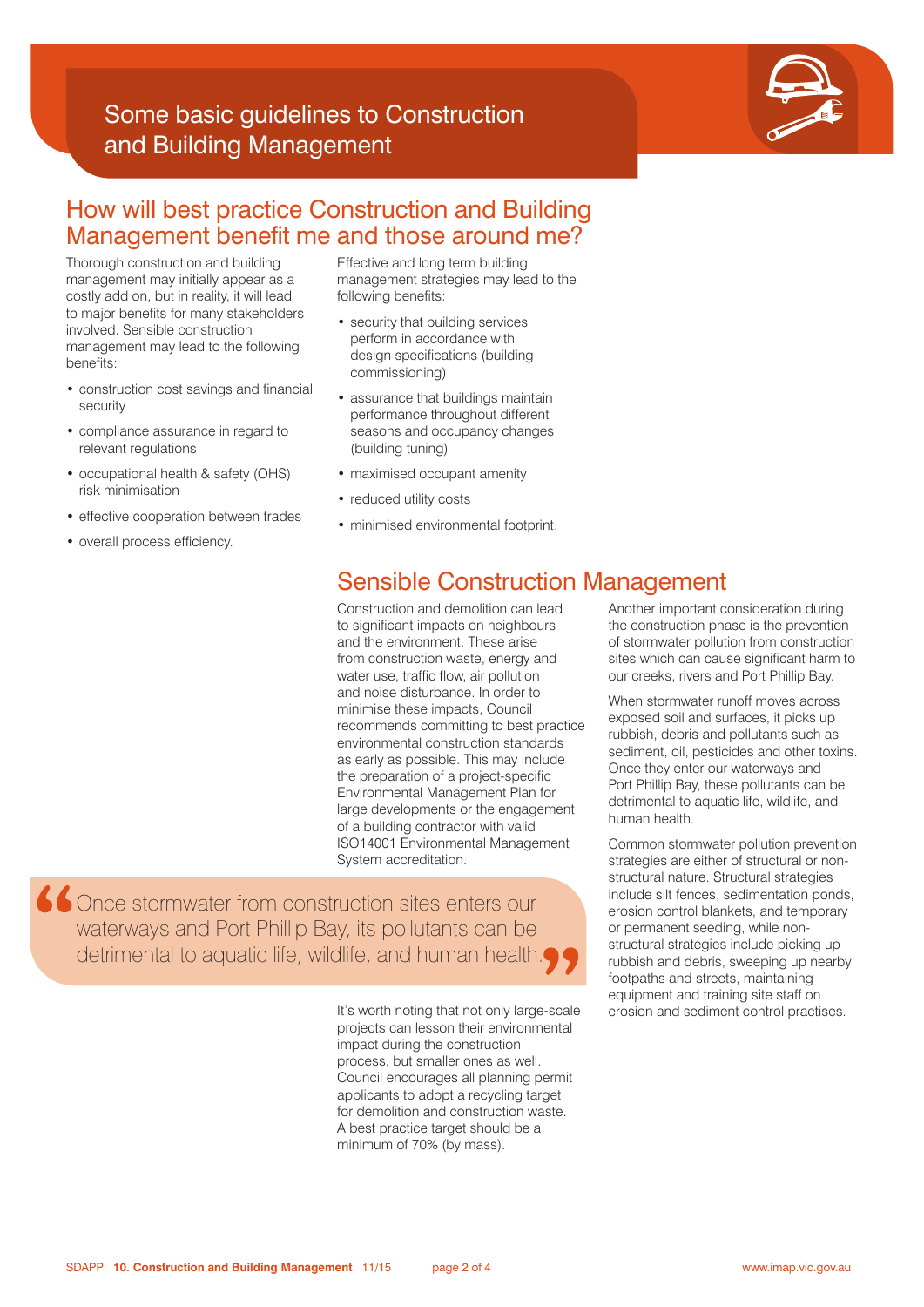# Some basic guidelines to Construction and Building Management



# Professional's Green Accreditation Schemes

When choosing a designer, builder or specialised contractor, we recommend considering their green credentials. You may ask for past project experience, their view on individual sustainability initiatives and whether they have any green accreditations. Below is a list of common sustainability accreditation schemes:

**Green Living Builders** are accredited by the Master Builders Association. They provide competencies in designing, building, installing and maintaining environmental building solutions with a focus on small to medium sized residential buildings. Green Living Builders not only help their clients to meet Building Code of Australia (BCA) energy efficiency standards, but to set new benchmarks for sustainable design.

**GreenSmart Builders** are accredited through the Housing Industry Association (HIA) and are supposed to enhance residential projects through their environmental awareness and recognised skills for more sustainable building design and construction.

**Green Plumbers** have been trained in home water-efficiency products, heating and cooling appliances, hot water heating, solar hot water, water

# Building Users Guide

As is the case with any technical product, a users guide or instruction manual should be provided with it. A building is no different. A 'Building Users Guide' (BUG) should be provided, especially in large commercial and residential developments. It can be provided in the form of a booklet, even in combination with up to date information on a website, or on digital screens in a building's entrance area. The provision of a BUG can substantially improve the building's environmental performance. It will assist:

- property managers in operating the building asset efficiently
- contractors to understand how to service and maintain particular building systems
- occupants to understand their ability to influence a building's internal amenities without minimising its overall environmental performance.

conservation strategies and other emerging products and technologies. They are able to advise on initial investment and long term running costs of different appliances. Not sure where to start when renovating? Green Plumbers offer an environmental household inspection report that will assist in working out where best to start saving.

**EcoSmart Electricians** have been trained to advice on energy management, lighting strategies, solar systems and heating and cooling devices. Accredited through the National Electrical and Communications Association (NECA), EcoSmart Electricians can identify financial savings, reduce energy consumption and minimise occupant's overall impact on the environment.

#### **Thermal Performance Assesors** are

either accredited through the Association of Sustainable Building Assessors (ABSA) or the Building Designers Association Victoria (BDAV). Accredited assessors have completed a short course in building thermal performance assessment through a registered training provider. Make sure you not only obtain a final rating for your permit application but use the modelling results in order to interpret an improved building design.

#### **Green Star Accredited Professionals**

are accredited by the Green Building Council Australia (GBCA). They are recognised for their advanced knowledge, experience and competency with the Green Star environmental rating system.

K Working with contractors that have environmental skills and experience makes it much easier for us and our architect to implement our sustainable building design.

A BUG should be written in a non-technical style and outline a development's:

- key environmental strategies and targets
- concept and implementation of passive design strategies (e.g. use of flexible shading and night ventilation)
- building services controls (e.g. heating, cooling and hot water systems)
- potable and non-potable water supply
- onsite energy generation
- sustainable material choices
- pro-active maintenance regime
- fine-tuning strategy, especially for complex HVAC systems
- sustainable transport opportunities (including bicycle parking provisions, end of trip facilities and availability of public transport)
- waste minimisation and separation policies
- provision of sub-metering and the interpretation of the metering data
- environmental monitoring or participation in environmental reporting schemes
- building management and other building supply contacts.

Smaller developments should consider operational needs when including building services such as solar hot water or photo-voltaic panels and flexible shading elements or automated windows. While these installations will drastically improve the performance of a building, only regular maintenance will ensure long and efficient service.